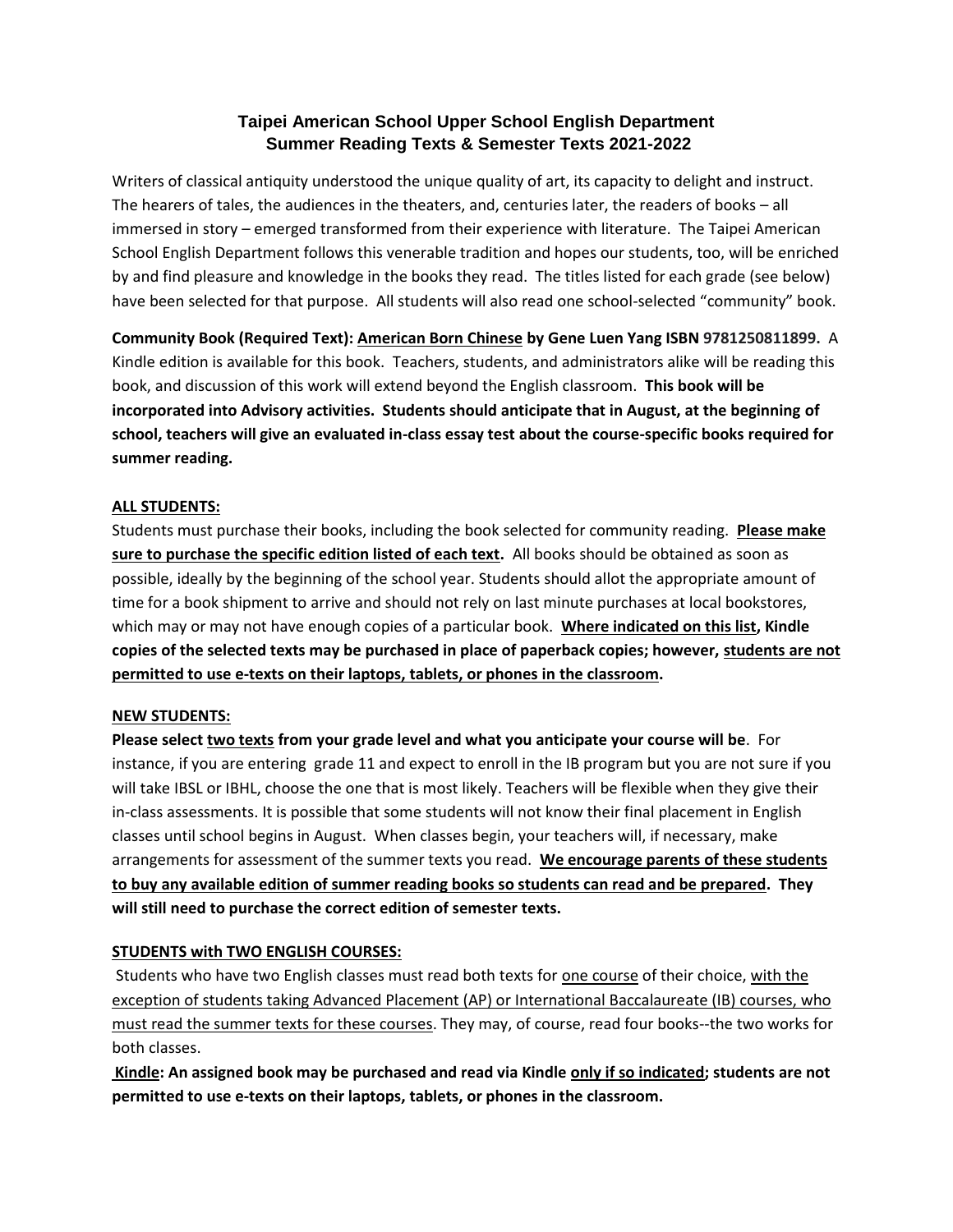#### **ENGLISH 9**

| <b>Summer Reading Text</b>                   | Author/Writer           | <b>Edition</b>      | <b>Amazon ISBN-13</b> | Kindle<br>version?        |
|----------------------------------------------|-------------------------|---------------------|-----------------------|---------------------------|
| The Alchemist                                | Paulo Coelho            | Harper              | 978-0062315007        | Yes                       |
| Patron Saints of Nothing                     | Randy Ribay             | Penguin             | 978-0525554929        | Yes                       |
| <b>Semester Text</b>                         | Author/Writer           | <b>Edition</b>      | <b>Amazon ISBN-13</b> | <b>Kindle</b><br>version? |
| Sadlier Vocabulary Workshop<br><b>IFVFID</b> | Jerome Shostak          | Enriched (2012)     | 978-0821580592        | No                        |
| Refugee                                      | Alan Gratz              | Scholastic          | 978-1407184326        | Yes                       |
| Hiroshima                                    | John Hersey             | Vintage             | 978-0679721031        | Yes                       |
| Of Mice and Men                              | John Steinbeck          | Provided by teacher | N/A                   | N/A                       |
| Romeo and Juliet                             | William<br>Shakespeare  | Folger              | 978-0671722852        | Yes                       |
| Ender's Game                                 | <b>Orson Scott Card</b> | Tor                 | 978-0812550702        | Yes                       |
| Poetry Course Reader                         | Various                 | Provided by teacher | N/A                   | No                        |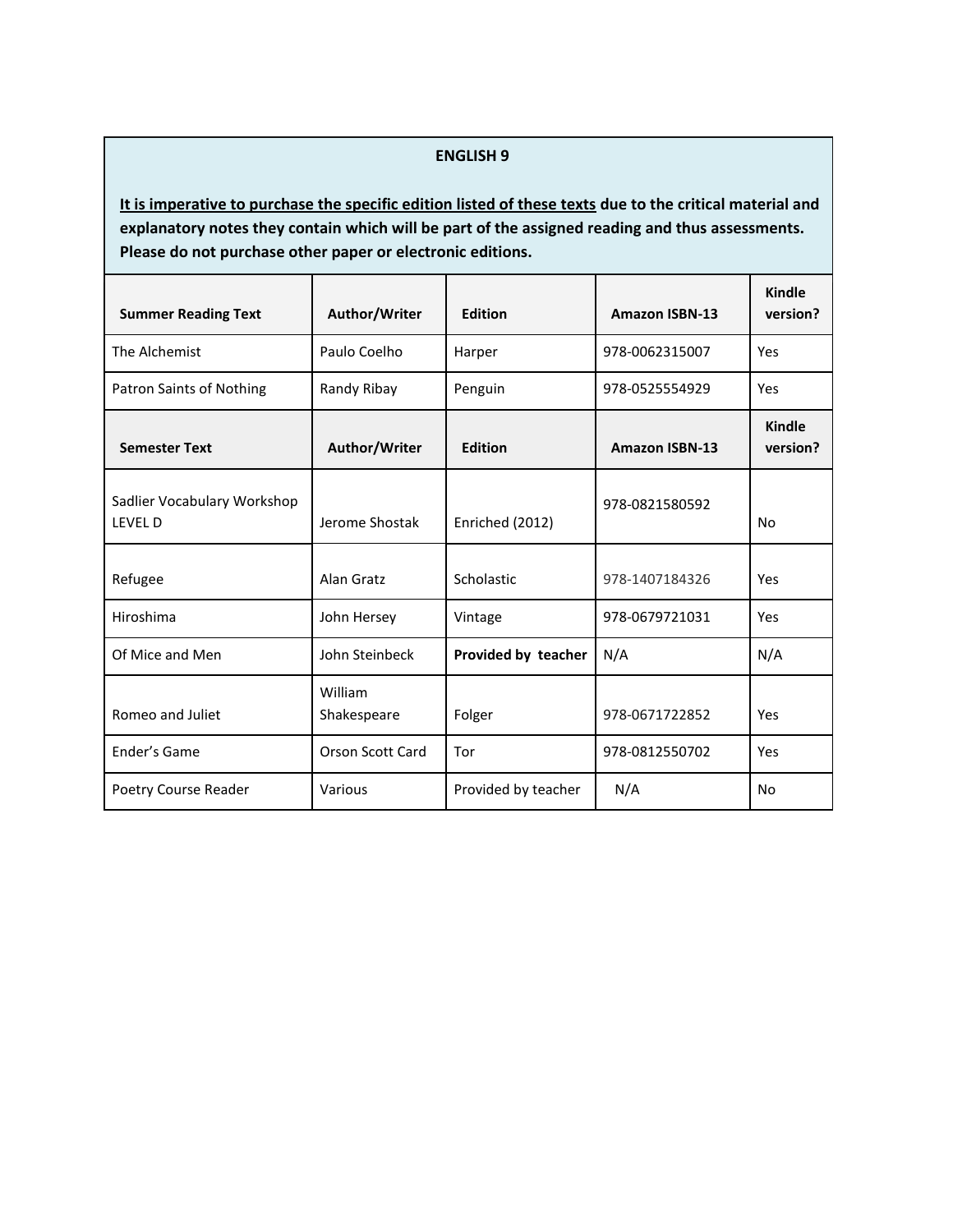## **HONORS ENGLISH 9**

| <b>Summer Reading Text</b>    | Author/Writer           | <b>Edition</b>                        | <b>Amazon ISBN-13</b> | <b>Kindle</b><br>version? |
|-------------------------------|-------------------------|---------------------------------------|-----------------------|---------------------------|
| First They Killed My Father   | Loung Ung               | Harper                                | 978-0060856267        | Yes                       |
|                               |                         |                                       |                       |                           |
| <b>These Violent Delights</b> | Chloe Gong              | Margaret K. McElderry<br><b>Books</b> | 978-1534457690        | Yes                       |
| <b>Semester Text</b>          | Author/Writer           | <b>Edition</b>                        | <b>Amazon ISBN-13</b> | Kindle<br>version?        |
| Non-fiction Essays            | Various                 | Provided by teacher                   | N/A                   | <b>No</b>                 |
| Odyssey                       | Homer, Trans.<br>Wilson | W.W. Norton & Company                 | 978-0393356250        | No                        |
| Romeo and Juliet              | William<br>Shakespeare  | Folger                                | 978-0671722852        | No                        |
| Retellings                    | Various                 | Provided by teacher                   | N/A                   | No                        |
| Poetry                        | Various                 | Provided by teacher                   | N/A                   | No                        |
| The House on Mango<br>Street  | Sandra<br>Cisneros      | Vintage                               | 978-0679734772        | No                        |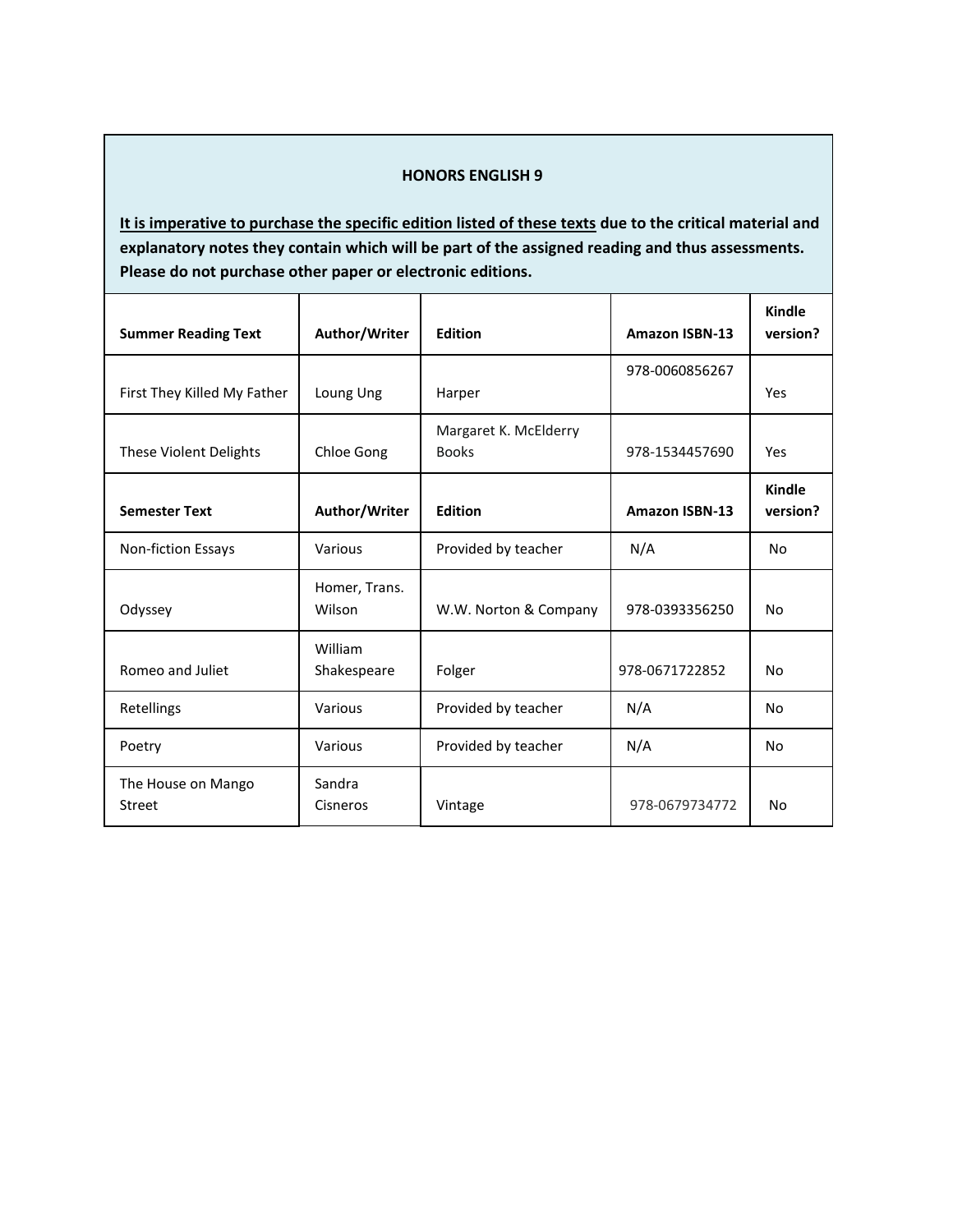#### **ENGLISH 10**

| <b>Summer Reading Text</b>    | Author/Writer               | <b>Edition</b>                | <b>Amazon ISBN-13</b> | Kindle<br>version? |
|-------------------------------|-----------------------------|-------------------------------|-----------------------|--------------------|
| We Should All Be<br>Feminists | Chimamanda<br>Ngozi Adichie | <b>Anchor Books</b>           | 978-1101911761        | Yes                |
| Kindred                       | Octavia Butler              | <b>Beacon Press</b>           | 978-0807083697        | Yes                |
| <b>Semester Text</b>          | Author/Writer               | <b>Edition</b>                | <b>Amazon ISBN-13</b> | Kindle<br>version? |
| Animal Farm                   | George Orwell               | NAL; Reprint edition          | 978-0452284241        | Yes                |
| <b>Gothic Short Stories</b>   | Various                     | Provided by teacher           | N/A                   | No                 |
| The Oedipus Cycle             | Sophocles                   | Mariner Books; One<br>edition | 978-0156027649        | Yes                |
| Poetry                        | Various                     | Provided by teacher           | N/A                   | No                 |
| Macbeth                       | William<br>Shakespeare      | Simon & Schuster              | 978-0743477109        | Yes                |
| Non-fiction                   | Various                     | Provided by teacher           |                       |                    |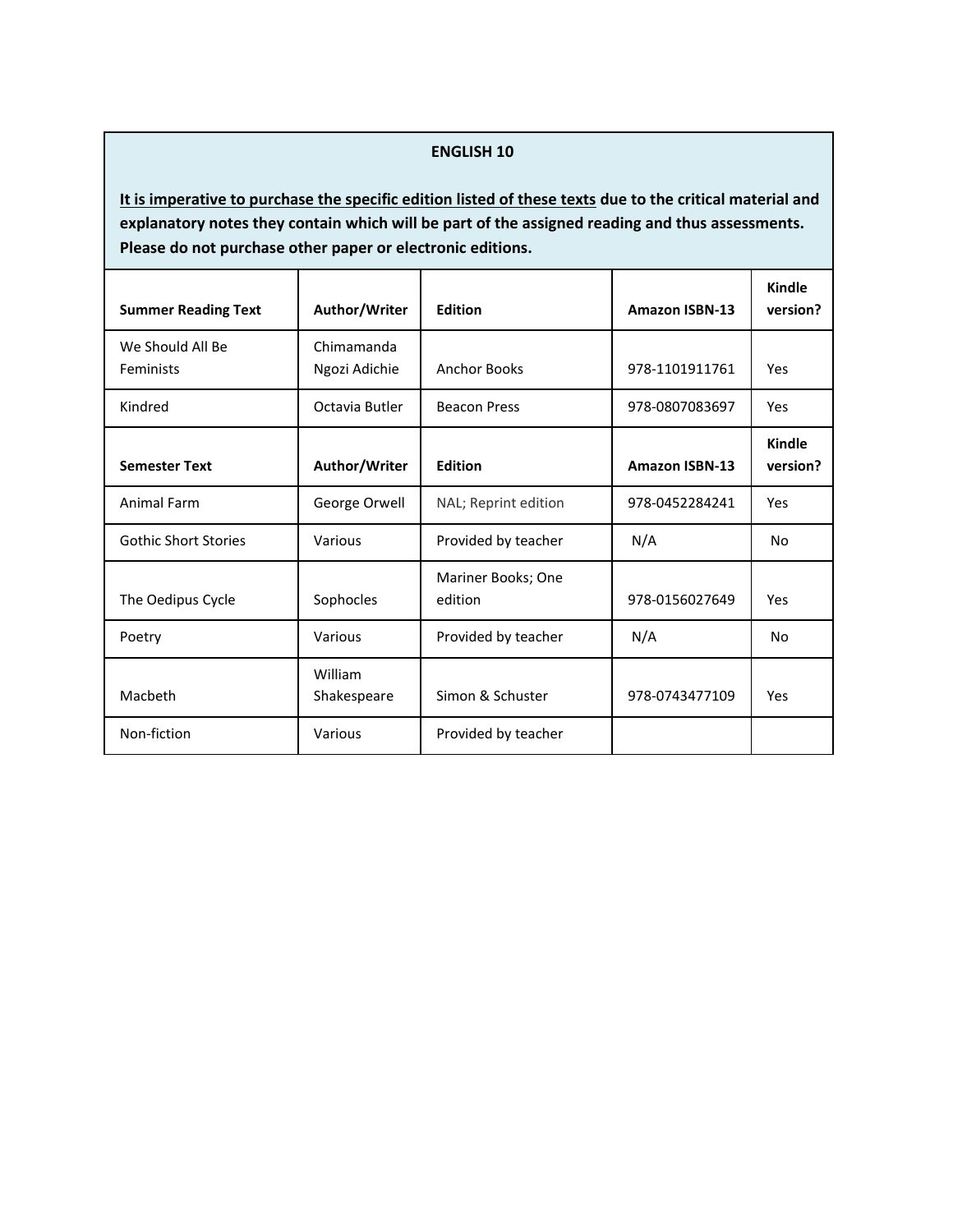## **HONORS ENGLISH 10**

| <b>Summer Reading Text</b>      | Author/Writer               | <b>Edition</b>                  | <b>Amazon ISBN-13</b> | Kindle<br>version? |
|---------------------------------|-----------------------------|---------------------------------|-----------------------|--------------------|
| On Tyranny                      | Timothy<br>Snyder           | Crown                           | 978-0804190114        | Yes                |
| Parable of the Sower            | Octavia E.<br><b>Butler</b> | <b>Grand Central Publishing</b> | 978-1538732182        | Yes                |
| <b>Semester Text</b>            | Author/Writer               | <b>Edition</b>                  | <b>Amazon ISBN-13</b> | Kindle<br>version? |
| <b>Short Prose Selections</b>   | Various                     | Provided by teacher             | N/A                   | No                 |
| 1984                            | George Orwell               | <b>Signet Classics</b>          | 978-0451524935        | No                 |
| Othello                         | William<br>Shakespeare      | Simon & Schuster                | 978-0743477550        | No                 |
| The Reluctant<br>Fundamentalist | <b>Mohsin Hamid</b>         | <b>Harvest Books</b>            | 978-0156034029        | Yes                |
| Poetry                          | Various                     | Provided by teacher             | N/A                   | No                 |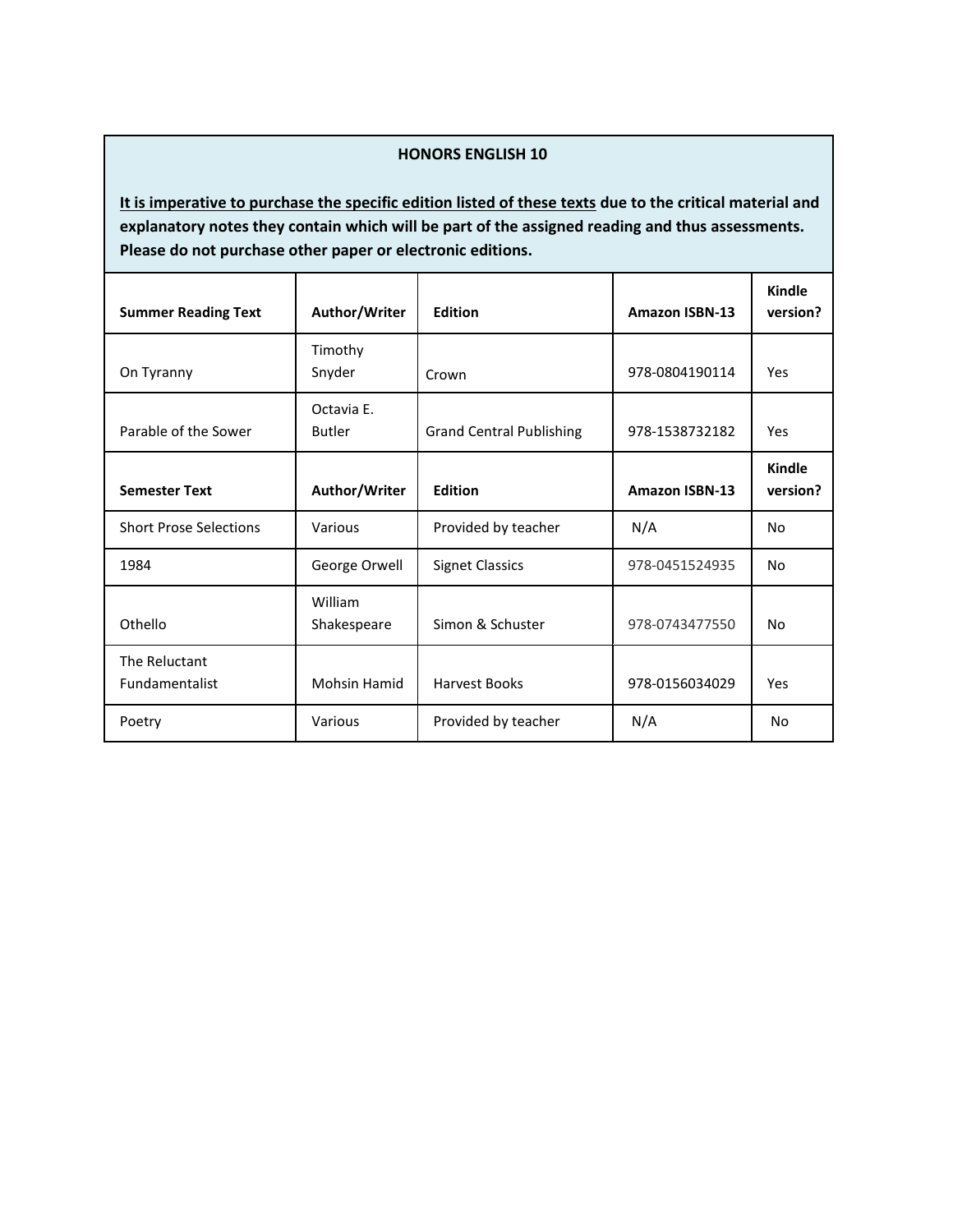## **AP ENGLISH LANGUAGE AND COMPOSITION**

| <b>Summer Reading Text</b>                                                                            | Author/Writer         | <b>Edition</b>            | <b>Amazon ISBN-13</b> | <b>Kindle</b><br>version? |
|-------------------------------------------------------------------------------------------------------|-----------------------|---------------------------|-----------------------|---------------------------|
| Killers of the Flower Moon                                                                            | David Grann           | Vintage Books             | 978-0307742483        | Yes                       |
| Tell Me How It Ends: An<br>Essay in 40 Questions                                                      | Valeria Luiselli      | <b>Coffee House Press</b> | 978-1566894951        | Yes                       |
| <b>Semester Text</b>                                                                                  | Author/Writer         | Edition                   | <b>Amazon ISBN-13</b> | Kindle<br>version?        |
| The New Jim Crow: Mass<br>Incarceration in the Age of<br>Colorblindness (10th<br>Anniversary Edition) | Michelle<br>Alexander | The New Press             | 978-1620971932        | Yes                       |
| The Sum of Us: What<br>Racism Costs Everyone<br>and How We Can Prosper<br>Together                    | McGhee,<br>Heather    | One World                 | 978-0525509561        | Yes                       |
| Essays                                                                                                | Various               | Provided by teacher       | N/A                   | No                        |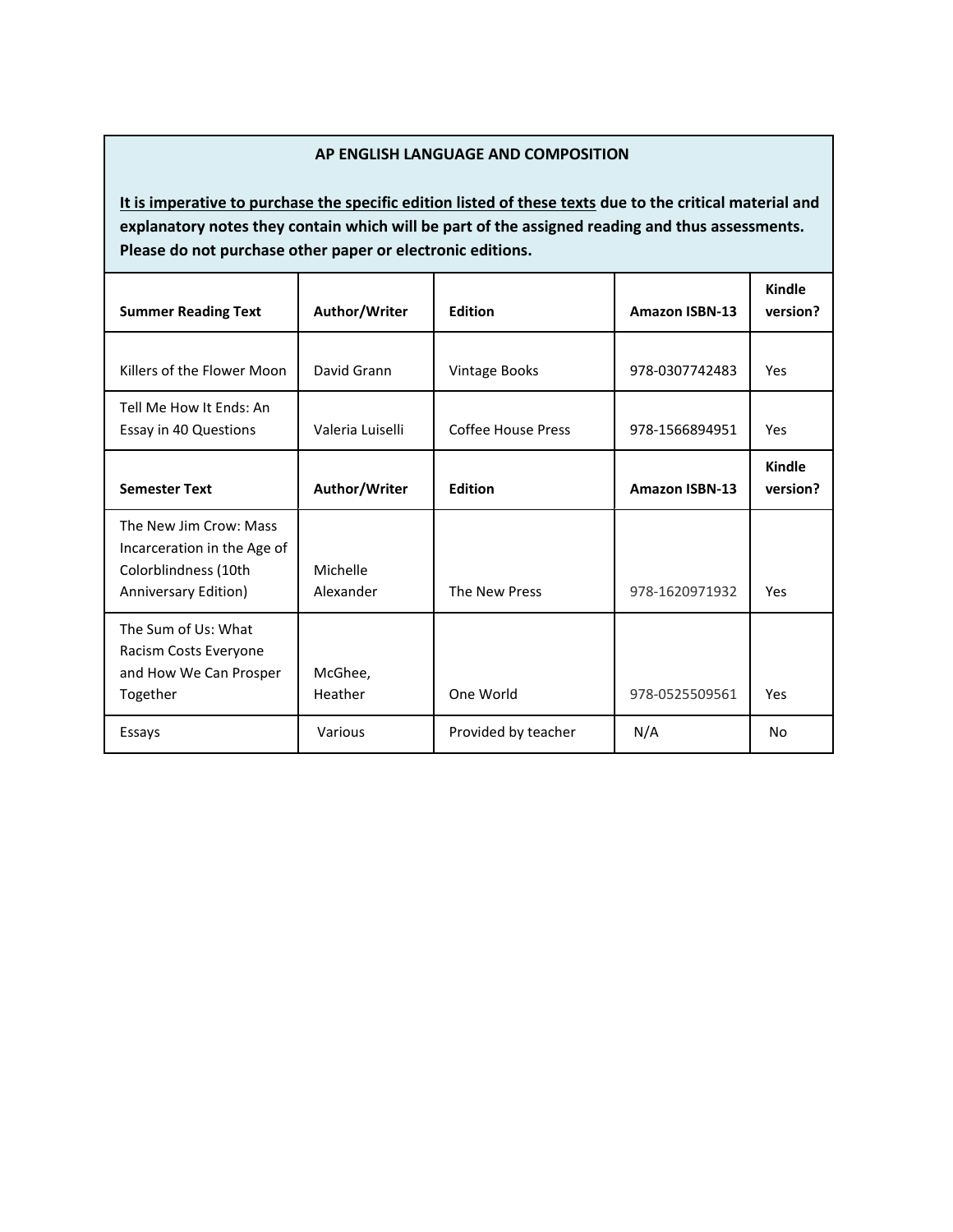## **AMERICAN LITERATURE**

| <b>Summer Reading Text</b>     | Author/Writer            | <b>Edition</b>         | <b>Amazon ISBN-13</b> | Kindle<br>version?        |
|--------------------------------|--------------------------|------------------------|-----------------------|---------------------------|
| The Illustrated Man            | Ray Bradbury             | <b>Harper Collins</b>  | 978-0062079978        | Yes                       |
| When the Emperor Was<br>Divine | Julie Otsuka             | Anchor                 | 978-0241963449        | Yes                       |
| <b>Semester Text</b>           | Author/Writer            | <b>Edition</b>         | <b>Amazon ISBN-13</b> | <b>Kindle</b><br>version? |
| The Great Gatsby               | F. Scott<br>Fitzgerald   | Scribner               | 978-0743273565        | Yes                       |
| Between the World and<br>Me    | Ta-Nehisi<br>Coates      | The Text Publishing    | 978-0812993547        | Yes                       |
| Mean Spirit                    | Linda Hogan              | Atheneum/Mcmillan Pub. | 978-1501112454        | <b>No</b>                 |
| Jim Huckleberry                | Michael Otieno<br>Molina | Michael Otieno Molina  | 979-8631650015        | No                        |
| Moby Dick                      | Herman<br>Melville       | <b>Bookcaps</b>        | 978-1475052176        | <b>No</b>                 |
| Native Guard Poems             | Natasha<br>Trethewey     | Houghton-Mifflin       | 978-0618872657        | Yes                       |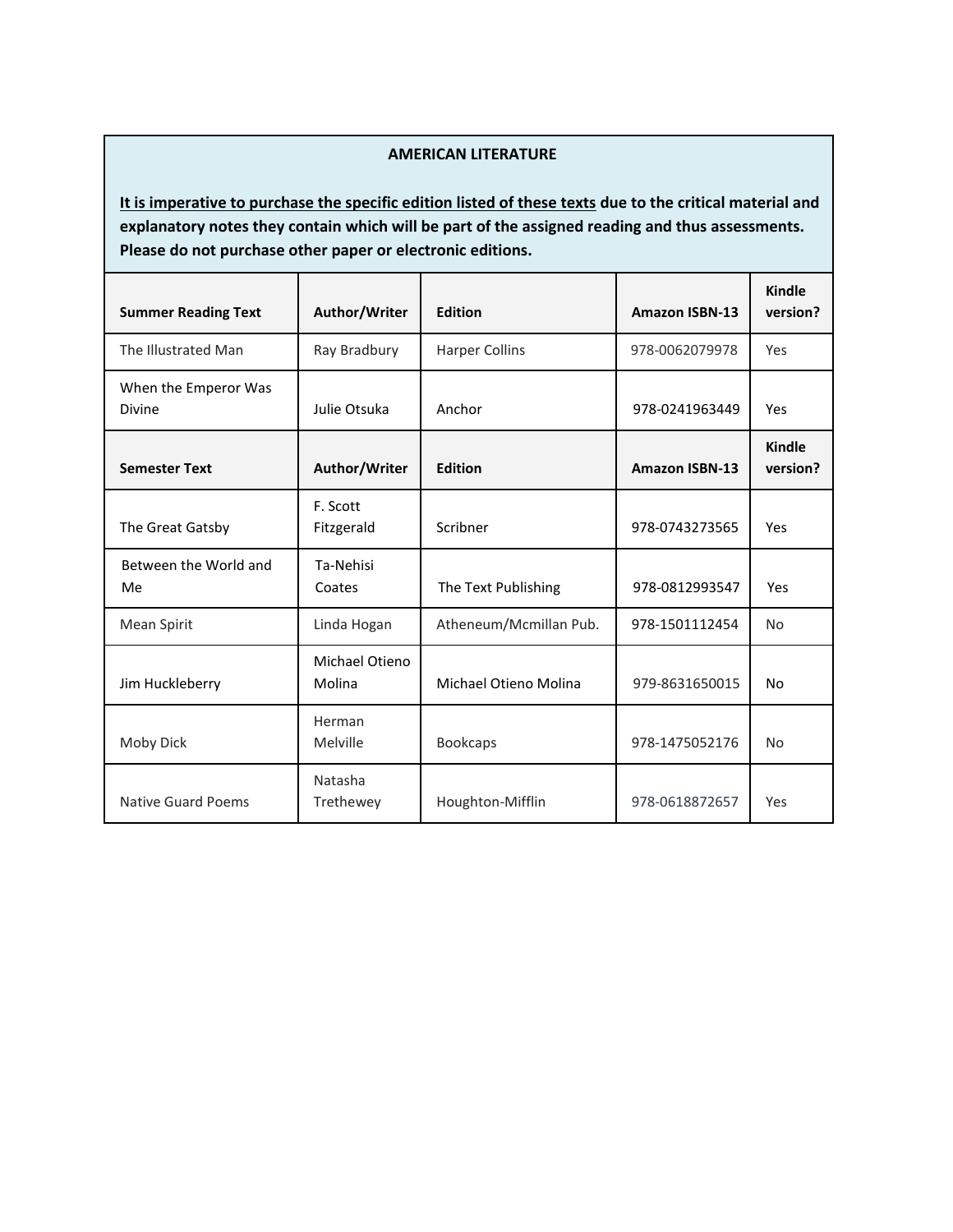## **HONORS AMERICAN LITERATURE**

| <b>Summer Reading Text</b>            | Author/Writer            | <b>Edition</b>                   | <b>Amazon ISBN-13</b> | Kindle<br>version? |
|---------------------------------------|--------------------------|----------------------------------|-----------------------|--------------------|
| Little Fires Everywhere               | Celeste Ng               | Penguin Books                    | 978-0735224315        | Yes                |
| <b>Station Eleven</b>                 | Emily St. John<br>Mandel | <b>Vintage Books</b>             | 978-0804172448        | Yes                |
| <b>Semester Text</b>                  | Author/Writer            | <b>Edition</b>                   | <b>Amazon ISBN-13</b> | Kindle<br>version? |
| The Great Gatsby                      | F. Scott<br>Fitzgerald   | Scribner                         | 978-0743273565        | Yes                |
| When the Emperor Was<br><b>Divine</b> | Julie Otsuka             | Anchor                           | 978-0345807274        | Yes                |
| The Bluest Eye                        | <b>Toni Morrison</b>     | Vintage Books                    | 978-0307278449        | Yes                |
| The Things They Carried               | Tim O'Brien              | <b>Mariner Books</b>             | 978-0544309760        | Yes                |
| The Truth About Stories               | <b>Thomas King</b>       | University of Minnesota<br>Press | 978-0816646272        | No                 |
| Between the World and<br>Me           | Ta-Nehisi<br>Coates      | <b>Text Publishing Co</b>        | 978-0812993547        | Yes                |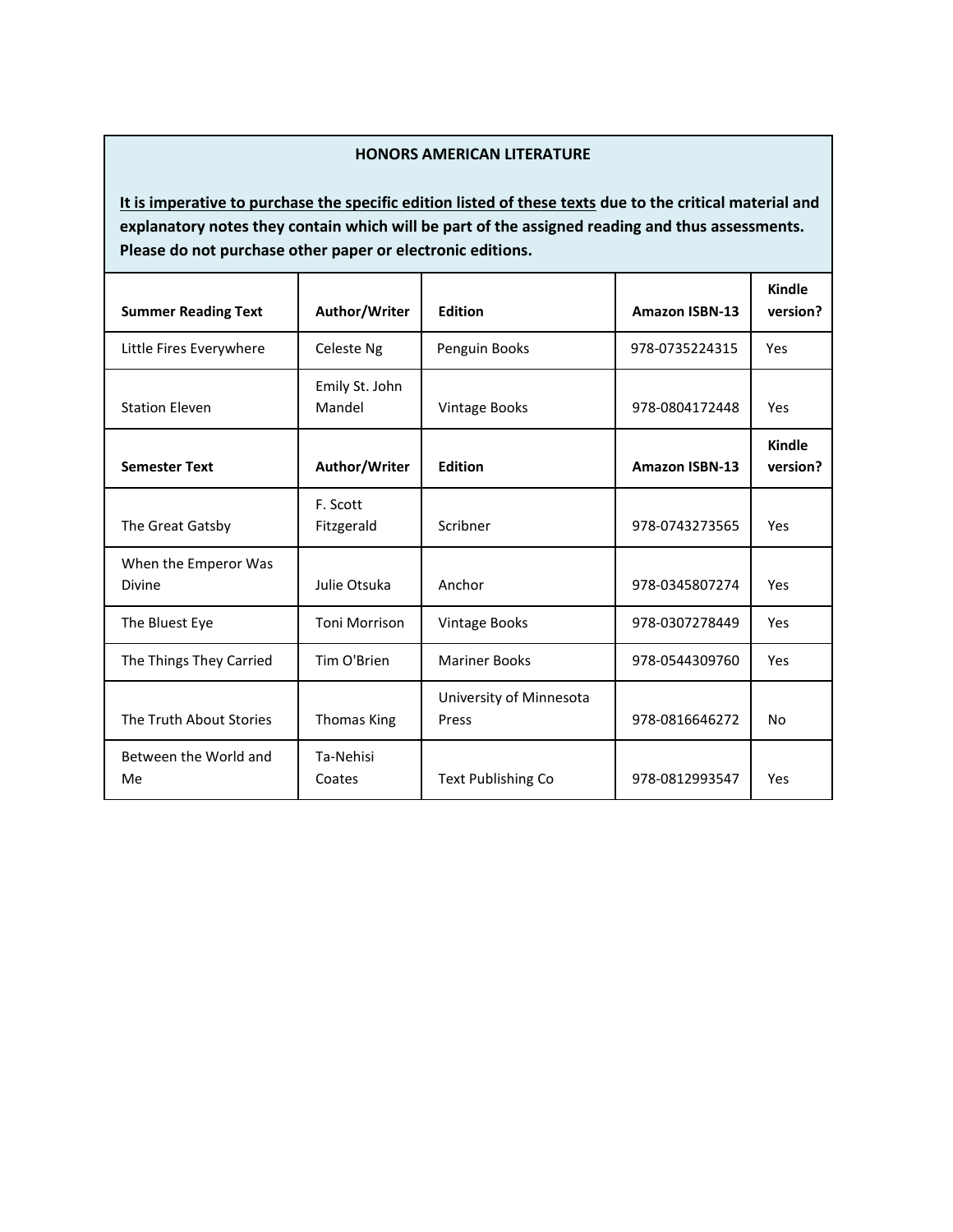#### **LITERATURE, JUSTICE, & LAW**

| <b>Summer Reading Text</b>    | Author/Writer            | <b>Edition</b>                      | <b>Amazon ISBN-13</b> | <b>Kindle</b><br>version? |
|-------------------------------|--------------------------|-------------------------------------|-----------------------|---------------------------|
| A Lesson Before Dying         | Ernest J. Gaines         | Vintage                             | 978-0375702709        | <b>YES</b>                |
| And Then There Were<br>None   | Agatha Christie          | <b>William Morrow</b><br>Paperbacks | 978-0062073488        | <b>YES</b>                |
| <b>Semester Text</b>          | Author/Writer            | <b>Edition</b>                      | <b>Amazon ISBN-13</b> | <b>Kindle</b><br>version? |
| The Stranger                  | <b>Albert Camus</b>      | Vintage                             | 978-0679720201        | <b>YES</b>                |
| Beowulf: A New<br>Translation | Maria Dahvana<br>Headley | FSG; Translation edition            | 978-0374110031        | <b>YES</b>                |
| The Devil in the White City   | Erik Larson              | Random House                        | 978-0375725609        | <b>YES</b>                |
| The Round House               | Louise Erdrich           | Harper Perennial                    | 978-0062065254        | <b>YES</b>                |
| Course Reader                 | Various                  | Provided by teacher                 | N/A                   | N/A                       |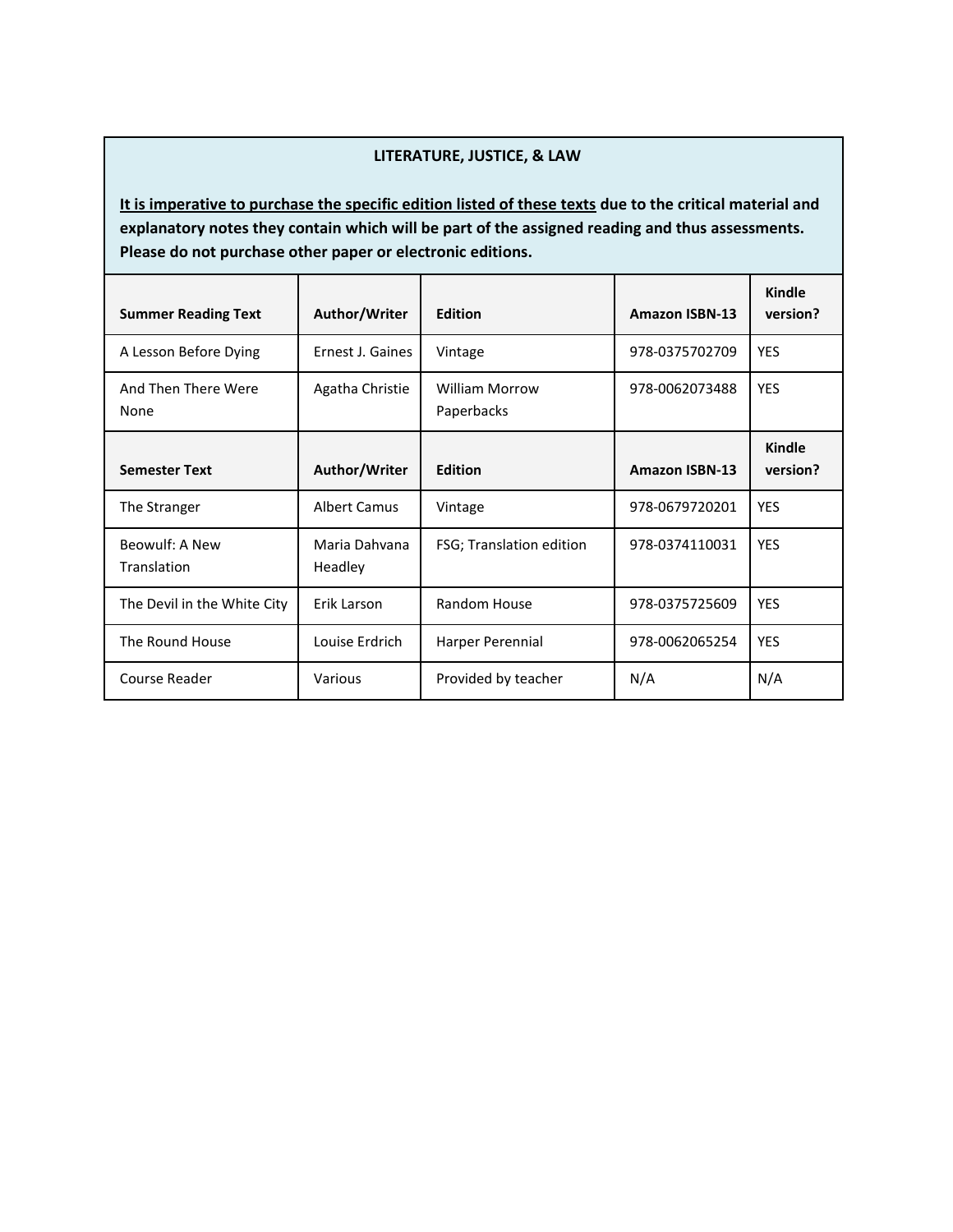#### **WORLD LITERATURE**

| <b>Summer Reading Text</b>       | Author/Writer             | <b>Edition</b>          | <b>Amazon ISBN-13</b> | <b>Kindle</b><br>version? |
|----------------------------------|---------------------------|-------------------------|-----------------------|---------------------------|
| The Strange Case of Dr.          |                           |                         |                       |                           |
| Jekyll and Mr. Hyde              | <b>R.L Stevenson</b>      | Oxford                  | 9780199536221         | yes                       |
| The Travelling Cat<br>Chronicles | Hiro Arakawa              | Random House            | 978-0857524195        | Yes                       |
| <b>Semester Text</b>             | Author/Writer             | <b>Edition</b>          | <b>Amazon ISBN-13</b> | Kindle<br>version?        |
| The Time Machine                 | H.G. Wells                | Dover Thrift            | 978-0486284729        | No                        |
| Ramayana                         | RK Narayan                | Penguin Classics        | 978-0143039679        | No                        |
| Daphnis and Chloe                | Longus                    | Oxford World's Classics | 978-0199554959        | Yes                       |
| The Epic of Gilgamesh            | N.K. Sandars              | <b>Penguin Classics</b> | 978-0140441000        | Yes                       |
| <b>Meditations</b>               | <b>Marcus</b><br>Aurelius | <b>Penguin Classics</b> | 978-0140449334        | No                        |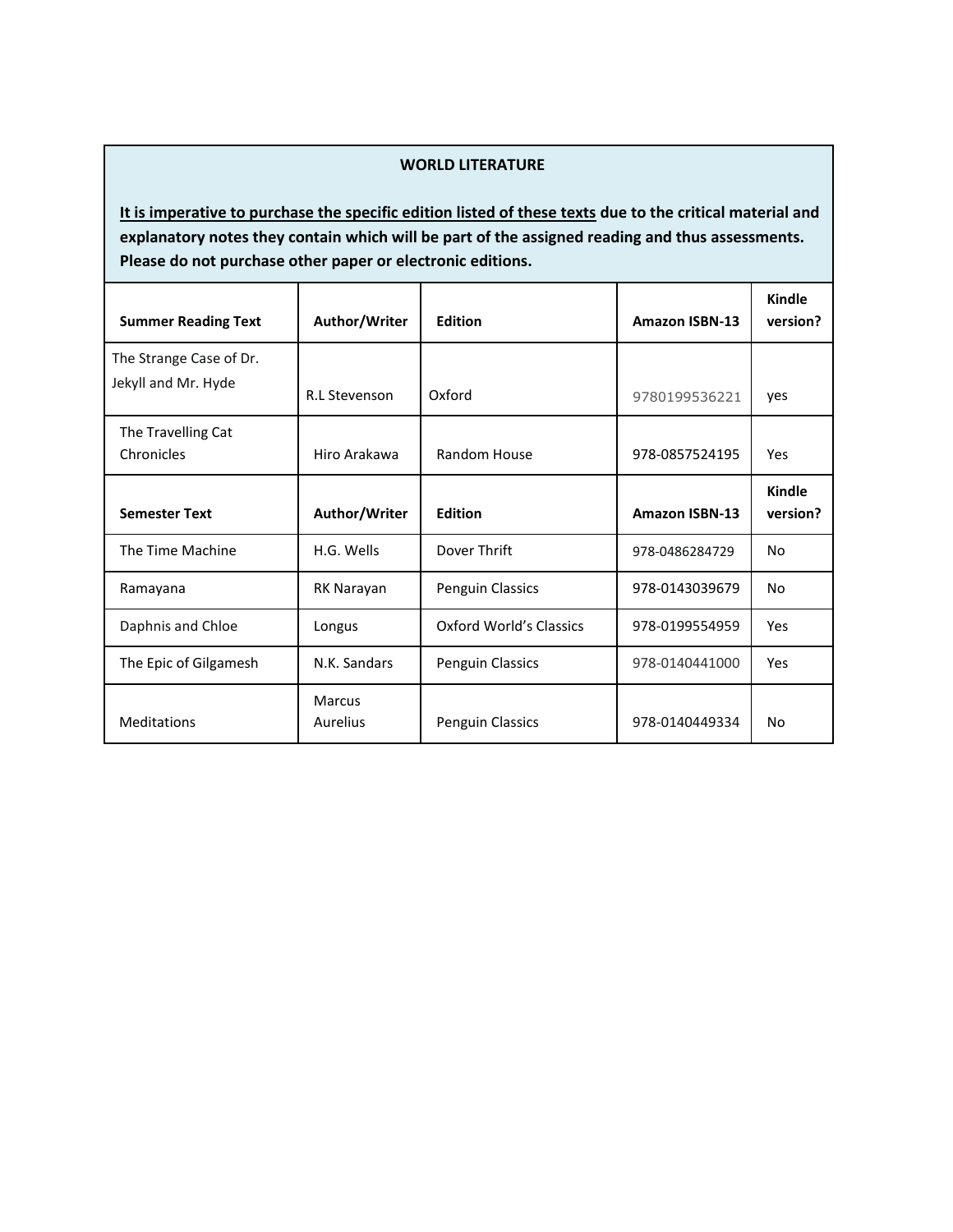#### **HONORS WORLD LITERATURE**

| <b>Summer Reading Text</b>    | Author/Writer  | <b>Edition</b>    | <b>Amazon ISBN-13</b> | Kindle<br>version?        |
|-------------------------------|----------------|-------------------|-----------------------|---------------------------|
| Bestiary: A Novel             | K-Ming Chang   | One World         | 978-0593132586        | No.                       |
| The Travelling Cat Chronicles | Hiro Arakawa   | Random House      | 978-0857524195        | <b>Yes</b>                |
| <b>Semester Text</b>          | Author/Writer  | <b>Edition</b>    | <b>Amazon ISBN-13</b> | <b>Kindle</b><br>version? |
| Thérèse Raquin                | Emile Zola     | Oxford            | 978-0199536856        | No.                       |
| Frankenstein                  | Mary Shelley   | Penguin Classics  | 978-0141439471        | <b>Yes</b>                |
| The White Tiger               | Aravind Adiga  | <b>Free Press</b> | 978-1416562603        | <b>Yes</b>                |
| Like Water for Chocolate      | Laura Esquivel | Doubleday         | 978-0385420167        | <b>Yes</b>                |
| The Epic of Gilgamesh         | N.K. Sanders   | Penguin Classics  | 978-0140441000        | <b>Yes</b>                |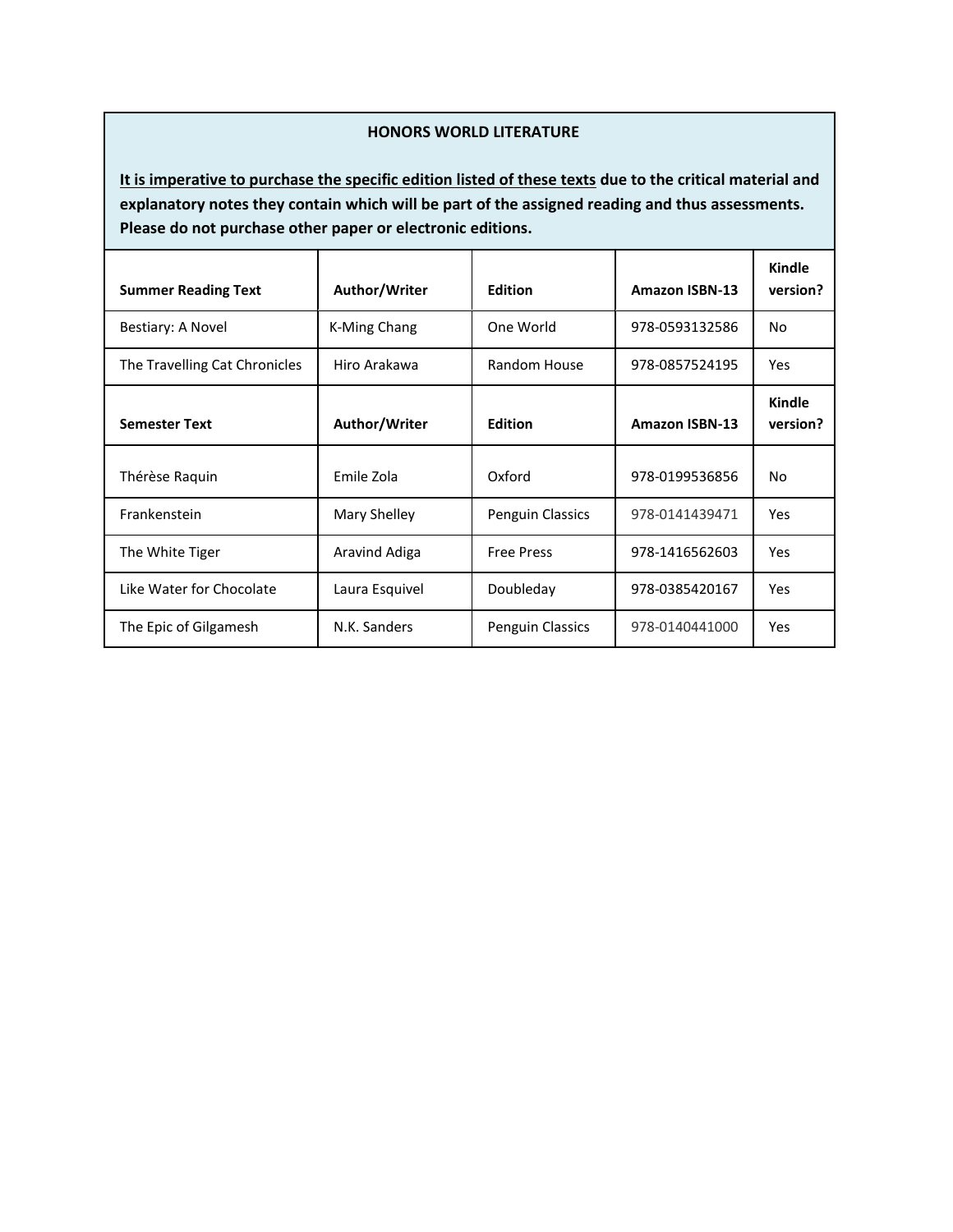## **IBSL ENGLISH LANGUAGE & LITERATURE YEAR 1**

| <b>Summer Reading Text</b>                                              | Author/Writer       | Edition                      | <b>Amazon ISBN-13</b> | Kindle<br>version? |
|-------------------------------------------------------------------------|---------------------|------------------------------|-----------------------|--------------------|
| Kim Jiyoung, Born 1982                                                  | Cho Nam-Joo         | Simon & Schuster Ltd         | 9781471184307         | No                 |
| How to Read Literature Like<br>a Professor (Revised<br>Edition)         | Thomas C. Foster    | Harper Perennial             | 978-0062301673        | <b>No</b>          |
| <b>Semester Text</b>                                                    | Author/Writer       | Edition                      | <b>Amazon ISBN-13</b> | Kindle<br>version? |
| The World's Wife                                                        | Carol Ann Duffy     | Farrar, Straus and<br>Giroux | 978-0571199952        | No                 |
| The Scarlet Letter                                                      | Nathaniel Hawthorne | Provided by teacher          | N/A                   | N/A                |
| Wordslut: A Feminist Guide<br>to Taking Back the English<br>Language    | Amanda Montell      | Harper Wave                  | 978-0062868879        | <b>No</b>          |
| Raise the Red Lantern:<br><b>Three Novellas</b>                         | Su Tong             | <b>William Morrow</b>        | 978-0060596330        | No                 |
| Hood Feminism: Notes<br>From the Women That a<br><b>Movement Forgot</b> | Mikki Kendall       | Penguin Books                | 978-0525560562        | No                 |
| Selected non-fiction and<br>visual texts                                | Various             | Provided by teacher          | N/A                   | N/A                |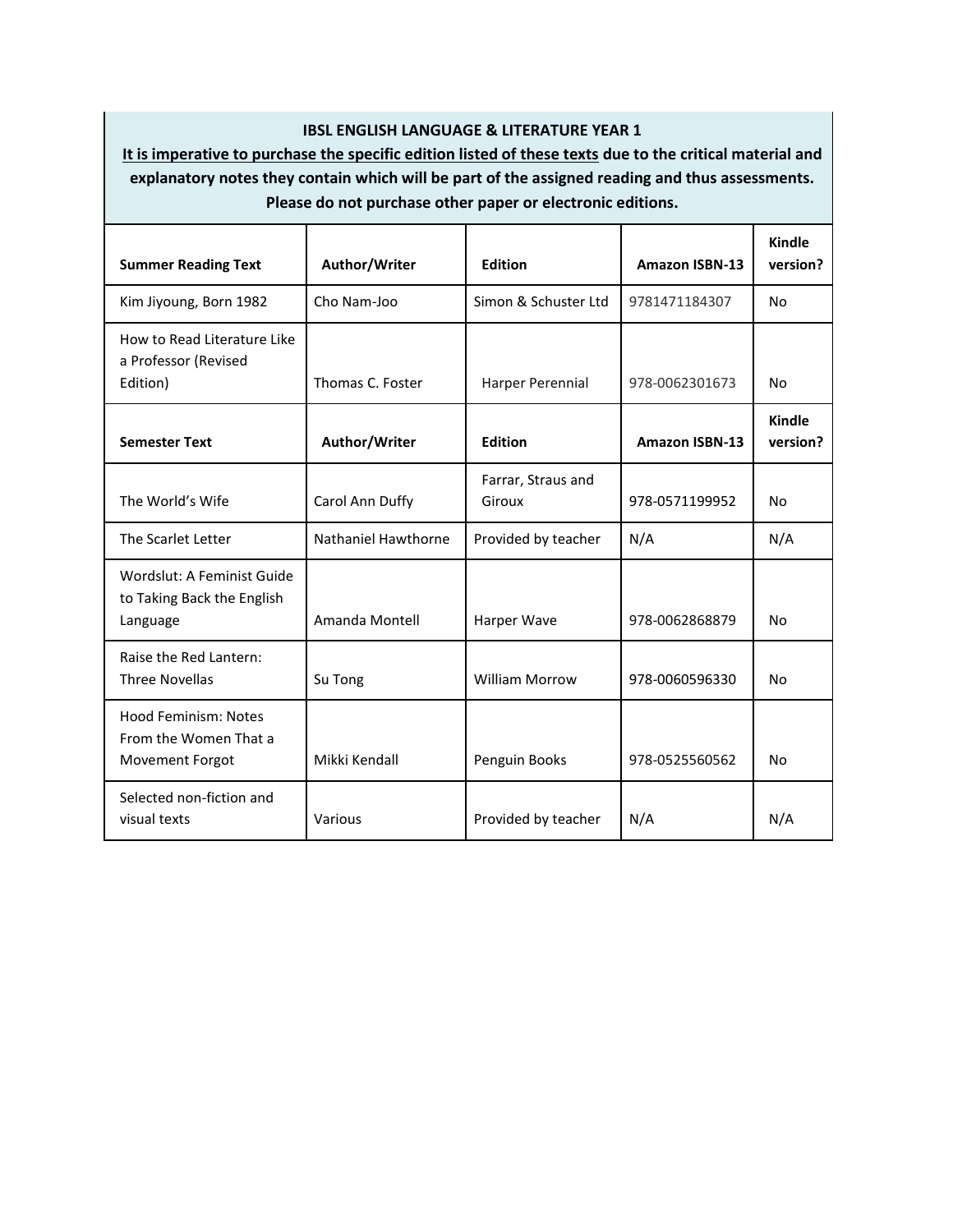### **IBSL ENGLISH LANGUAGE & LITERATURE YEAR 2**

| <b>Summer Reading Text</b>                                      | Author/Writer                           | <b>Edition</b>         | <b>Amazon ISBN-13</b> | <b>Kindle</b><br>version? |
|-----------------------------------------------------------------|-----------------------------------------|------------------------|-----------------------|---------------------------|
| Born a Crime: Stories from a<br>South African Childhood         | <b>Trevor Noah</b>                      | One World              | 978-0399588198        | Yes                       |
| Because Internet:<br>Understanding the New Rules<br>of Language | Gretchen<br>McCulloch                   | <b>Riverhead Books</b> | 978-0735210943        | Yes                       |
| <b>Semester Text</b>                                            | Author/Writer                           | <b>Edition</b>         | <b>Amazon ISBN-13</b> | Kindle<br>version?        |
| Four Major Plays, Vol. I                                        | Henrik Ibsen<br>(trans. Rolf<br>Fjelde) | <b>Signet Classics</b> | 978-0451530226        | No                        |
| When the Emperor Was<br><b>Divine</b>                           | Julie Otsuka                            | Anchor                 | 978-0385721813        | No                        |
| Selected non-literary texts                                     | Various                                 | Provided by teacher    | N/A                   | No                        |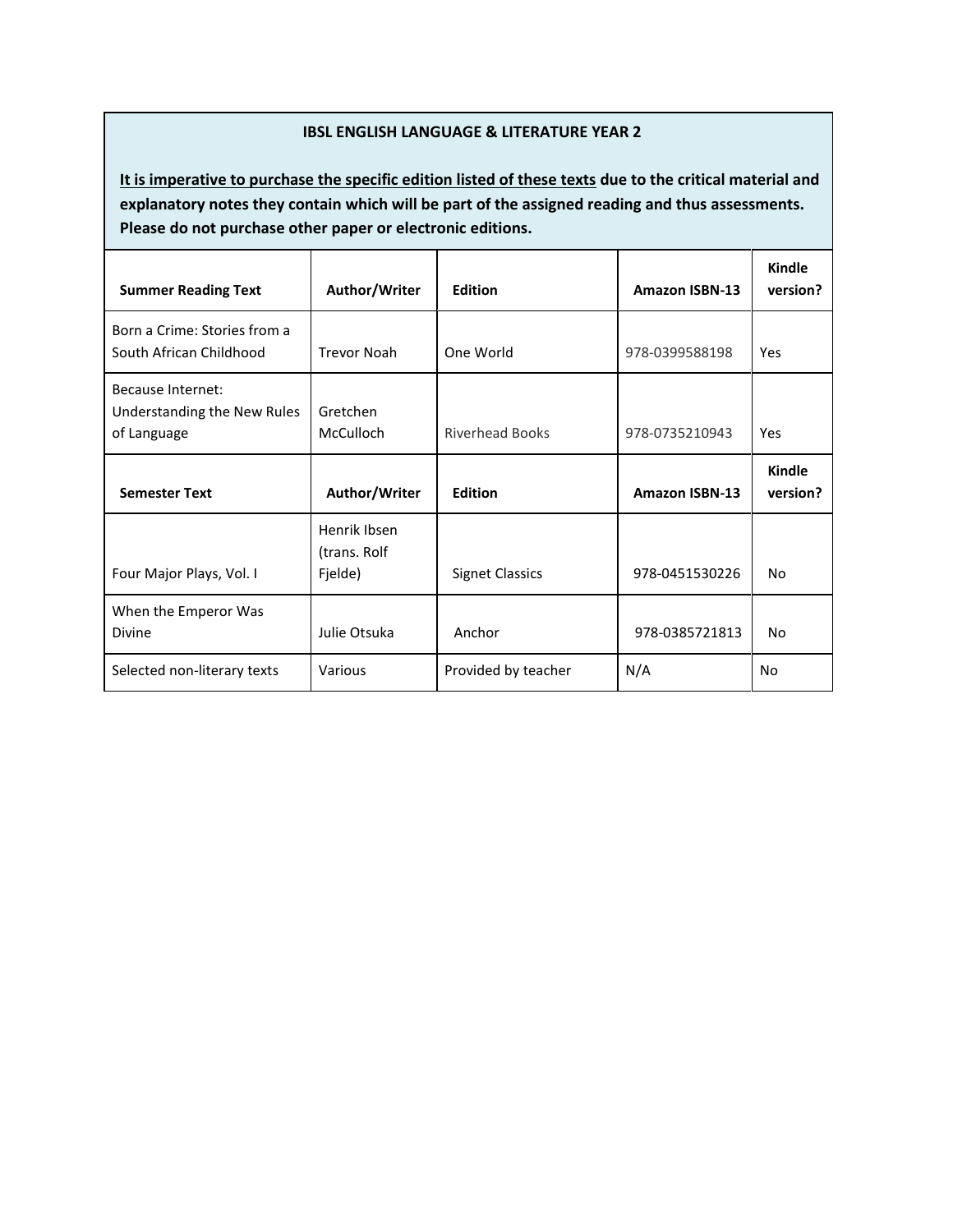## **IBHL ENGLISH LITERATURE YEAR 1**

| <b>Summer Reading</b><br><b>Text</b>    | Author/Writer         | <b>Edition</b>               | <b>Amazon ISBN-13</b> | Kindle version? |
|-----------------------------------------|-----------------------|------------------------------|-----------------------|-----------------|
| The Things They<br>Carried              | Tim O'Brien           | <b>Mariner Books</b>         | 978-0544309760        | Yes             |
| The Sympathizer                         | Viet Thanh Nguyen     | <b>Grove Press</b>           | 978-0802124944        | Yes             |
| <b>Semester Text</b>                    | Author/Writer         | <b>Edition</b>               | <b>Amazon ISBN-13</b> | Kindle version? |
| Medea                                   | Euripides             | Oxford University<br>Press   | 978-0195145663        | Yes             |
| The World's Wife                        | Carol Ann Duffy       | Farrar, Straus and<br>Giroux | 978-0571199952        | Yes             |
| The Taste of Apples                     | <b>Huang Chunming</b> | Columbia University<br>Press | 978-0231122610        | Yes             |
| Convenience Store<br>Woman              | Sayaka Murata         | <b>Grove Press</b>           | 978-0802129628        | Yes             |
| <b>Behind the Beautiful</b><br>Forevers | Katherine Boo         | <b>Random House</b>          | 978-0812979329        | Yes             |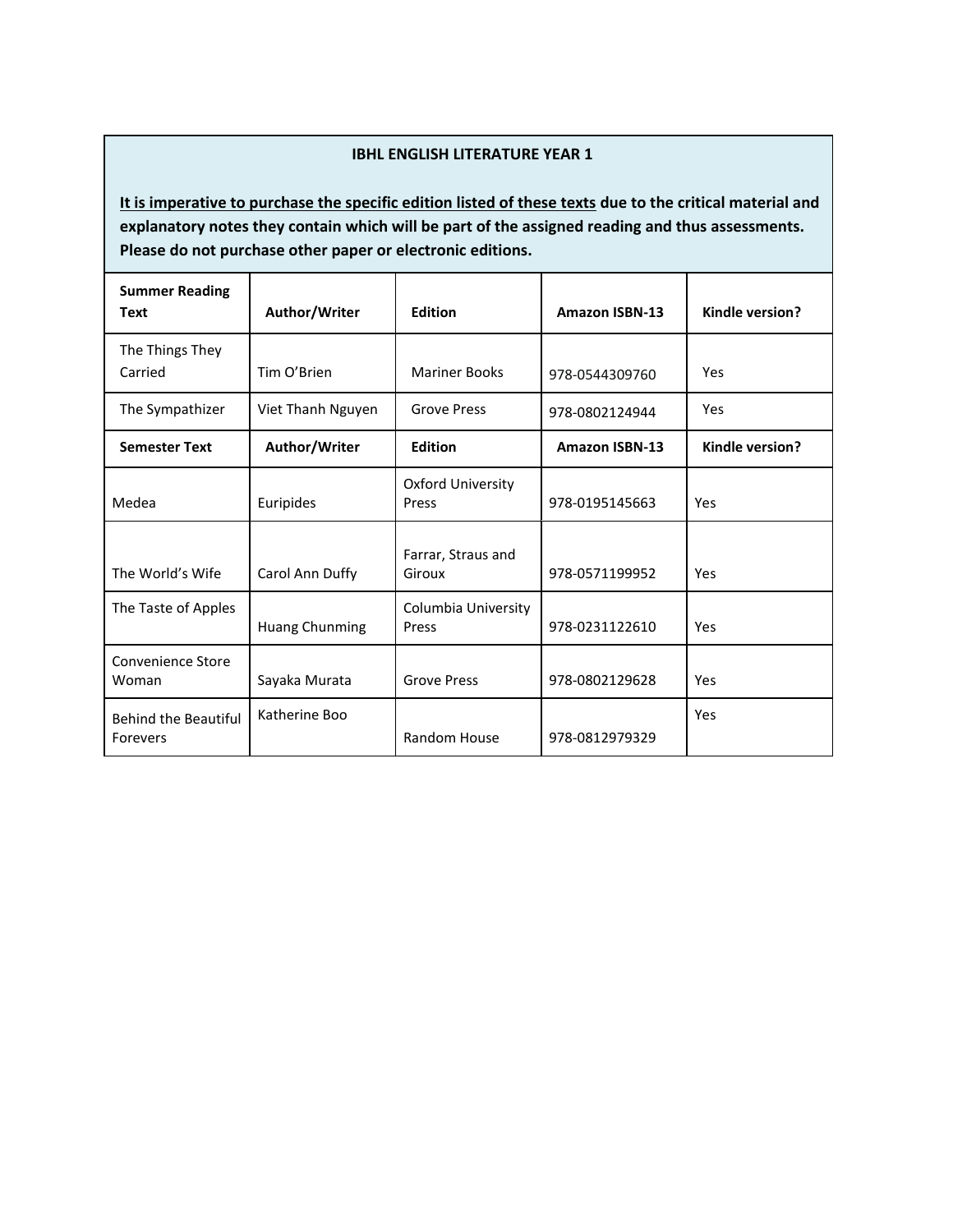#### **IBHL ENGLISH LITERATURE YEAR 2**

| <b>Summer Reading Text</b>                                                         | Author/Writer          | <b>Edition</b>               | <b>Amazon ISBN-13</b> | Kindle<br>version?        |
|------------------------------------------------------------------------------------|------------------------|------------------------------|-----------------------|---------------------------|
| The Memory Police                                                                  | Yoko Ogawa             | Vintage                      | 978-1101911815        | Yes                       |
| The Sum of Us: What<br>Racism Costs Everyone and<br>How We Can Prosper<br>Together | McGhee, Heather        | One World                    | 978-0525509561        | Yes                       |
| <b>Semester Text</b>                                                               | Author/Writer          | <b>Edition</b>               | <b>Amazon ISBN-13</b> | <b>Kindle</b><br>version? |
| Sula                                                                               | <b>Toni Morrison</b>   | Vintage                      | 978-1400033430        | No                        |
| The World's Wife                                                                   | Carol Ann Duffy        | Farrar, Straus and<br>Giroux | 978-0571199952        | No                        |
| Drive Your Plow Over the<br>Bones of the Dead: A Novel                             | Olga Tokarczuk         | <b>Riverhead Books</b>       | 978-0525541332        | No                        |
| The Merchant of Venice                                                             | William<br>Shakespeare | Folger                       | 978-1439191163        | No                        |
| The Importance of Being<br>Earnest                                                 | Oscar Wilde            | Signet: Mass Market          | 9780451531896         | No                        |
| The Glass Menagerie                                                                | Tennessee<br>Williams  | <b>New Directions</b>        | 978-0811214049        | <b>No</b>                 |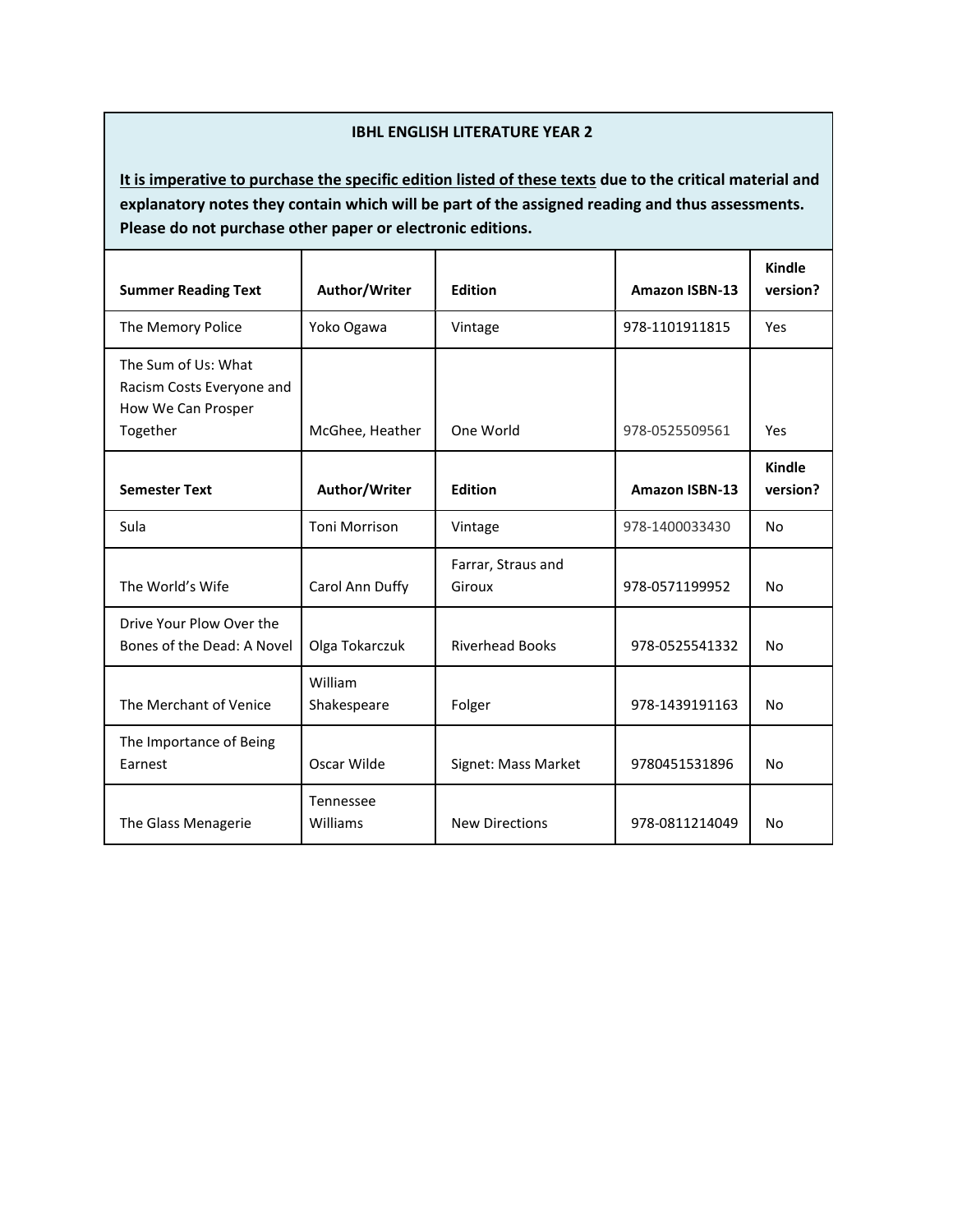#### **AP ENGLISH LITERATURE AND COMPOSITION**

**It is imperative to purchase the specific edition listed of these texts due to the critical material and explanatory notes they contain which will be part of the assigned reading and thus both assessments and the daily reading quizzes in this course. Please do not purchase other paper or electronic editions as reading a different edition will deprive you of essential information necessary for success in this course.**

| <b>Summer Reading Text</b>                                | Author/Writer               | <b>Edition</b>                        | <b>Amazon ISBN-13</b> | <b>Kindle</b><br>version? |
|-----------------------------------------------------------|-----------------------------|---------------------------------------|-----------------------|---------------------------|
| <b>Heart of Darkness</b>                                  | Joseph Conrad               | W.W. Norton                           | 978-0393264869        | No                        |
| Jane Eyre                                                 | <b>Charlotte Bronte</b>     | W.W. Norton                           | 978-0393264876        | No                        |
| <b>Semester Text</b>                                      | Author/Writer               | <b>Edition</b>                        | <b>Amazon ISBN-13</b> | <b>Kindle</b><br>version? |
| <b>Wuthering Heights</b>                                  | <b>Emily Bronte</b>         | Penguin                               | 978-0141439556        | No                        |
| The Importance of Being<br><b>Earnest and Other Plays</b> | Oscar Wilde                 | Penguin                               | 978-0140436068        | No                        |
| Mrs. Dalloway (Annotated)                                 | Virginia Woolf              | <b>Mariner Books</b>                  | 978-0156030359        | No                        |
| Death of a Salesman                                       | <b>Arthur Miller</b>        | Penguin                               | 978-0140481341        | Yes                       |
| Things Fall Apart                                         | Chinua Achebe               | Penguin                               | 978-0385474542        | Yes                       |
| The Visit                                                 | <b>Friedrich Durrenmatt</b> | <b>Grove Press</b>                    | 978-0802144263        | No                        |
| Chronicle of a Death Foretold                             | Gabriel Garcia Marquez      | Vintage                               | 978-1400034710        | Yes                       |
| The Inheritance of Loss                                   | Kiran Desai                 | <b>Grove Press</b>                    | 978-082142818         | Yes                       |
| Wit: A Play                                               | Margaret Edson              | Farrar, Straus, &<br>Giroux           | 978-0571198771        | Yes                       |
| Beginning theory                                          | Peter Barry                 | Manchester<br><b>University Press</b> | 978-1526121790        | No                        |
| M. Butterfly                                              | David Henry Hwang           | Plume                                 | 978-0452272590        | Yes                       |
| When Breath Becomes Air                                   | Paul Kalanithi              | Random House                          | 978-0812988406        | Yes                       |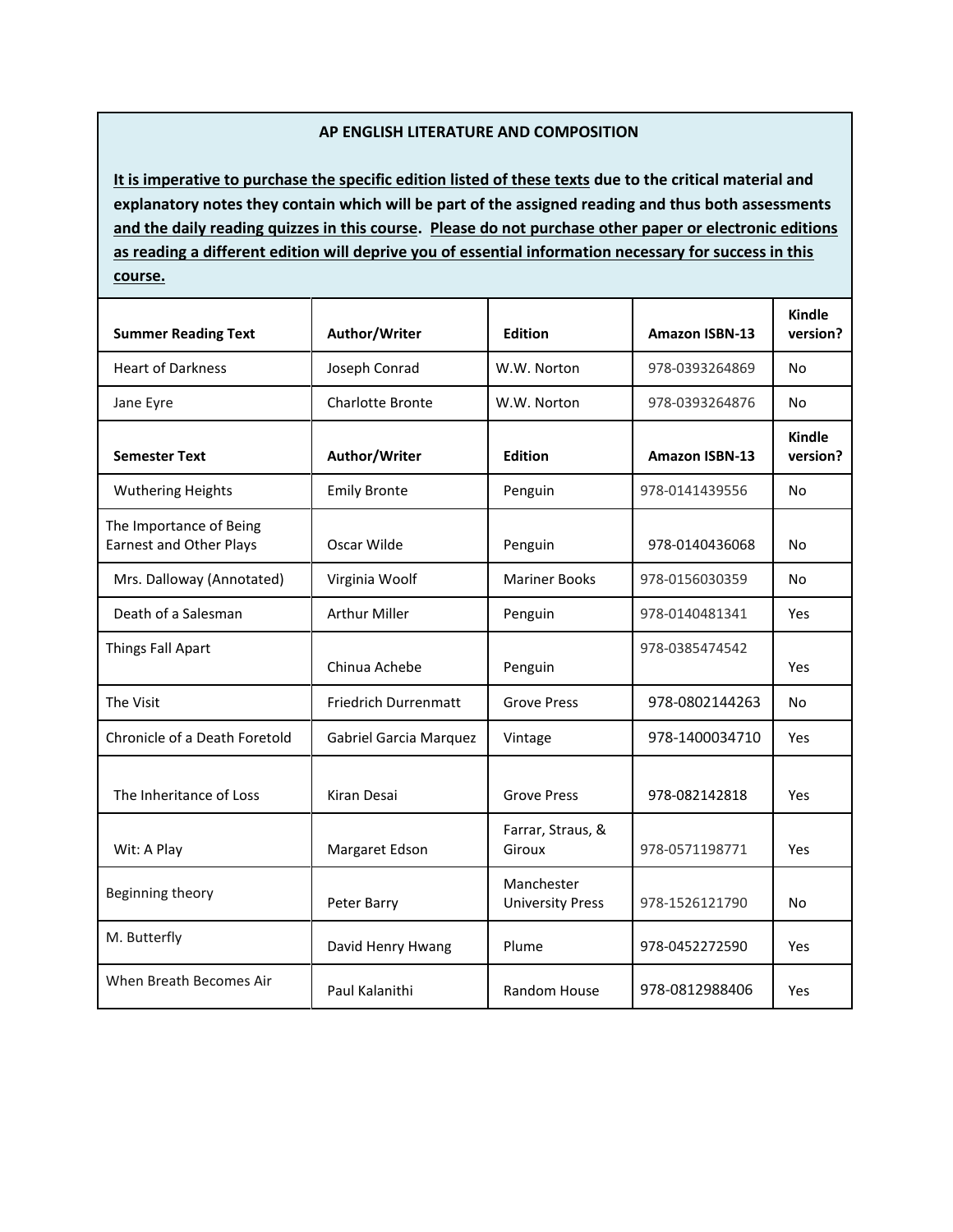## **ALL JOURNALISM COURSES (REGULAR & HONORS)**

| <b>Summer Reading Text</b>                                                                                                                                                                                                                                                                                                                                                                                                                                                                                                                                                                                                                                                               | Author/Writer           | <b>Edition</b>               | <b>Amazon ISBN-13</b>                                                | Kindle<br>version?        |
|------------------------------------------------------------------------------------------------------------------------------------------------------------------------------------------------------------------------------------------------------------------------------------------------------------------------------------------------------------------------------------------------------------------------------------------------------------------------------------------------------------------------------------------------------------------------------------------------------------------------------------------------------------------------------------------|-------------------------|------------------------------|----------------------------------------------------------------------|---------------------------|
| Find and watch at least one movie/tv show about journalism: Some notable examples include: "All the<br>President's Men," "Shattered Glass," "Page One," "Capote," "Good Night and Good Luck," "Kill the Messenger,"<br>"True Story," or "Spotlight." Alternatively, you can watch episodes from the TV show "The Newsroom" if you<br>prefer. Please choose one that you have not seen before. You can find these titles available on Amazon, Google<br>Play, Apple iTunes, or wherever you prefer to rent movies.<br>Read the teacher made digital "staff handbook and summer reading booklet" with excerpts from award-<br>winning student newspapers and designs. (Less than 50 pages) |                         |                              |                                                                      |                           |
| <b>Required Semester Text</b>                                                                                                                                                                                                                                                                                                                                                                                                                                                                                                                                                                                                                                                            | Author/Writer           | <b>Edition</b>               | <b>Amazon ISBN-13</b>                                                | <b>Kindle</b><br>version? |
| The Elements of Journalism                                                                                                                                                                                                                                                                                                                                                                                                                                                                                                                                                                                                                                                               | Kovach, Rosenstiel      | <b>Three Rivers</b>          | 978-0804136785                                                       | Yes                       |
| <b>Associated Press Stylebook</b><br>(2017-2020 editions)                                                                                                                                                                                                                                                                                                                                                                                                                                                                                                                                                                                                                                | <b>Associated Press</b> | Multiple editions<br>allowed | 978-0465093045<br>978-0917360671<br>978-0917360688<br>978-1541699892 | No                        |